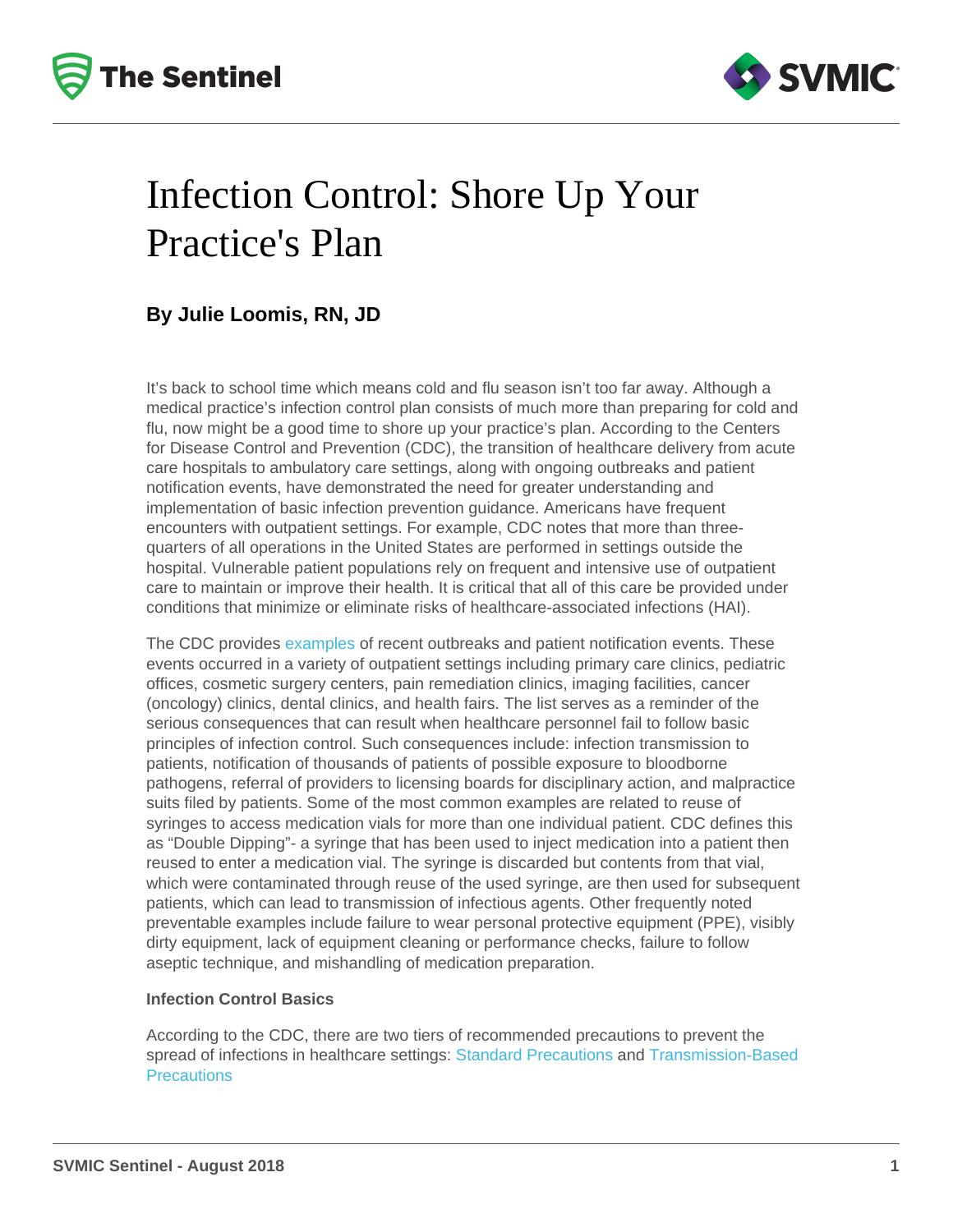Standard precautions are used for all patient care. They are based on the risk assessment and make use of common sense practices and personal protective equipment use that protect healthcare providers from infection, prevent the spread of infection from patient to patient, and prevent the spread from an infected area of a patient to a non-infected area of the same patient. Transmission-based precautions are used in addition to standard precautions for patients with known or suspected infections. These transmission precautions include contact precautions, droplet precautions and airborne precautions. These precautions involve understanding the viability of infectious agents and the distances they can travel.

To assist healthcare providers with an infection control plan, in September 2016 the CDC updated and published both a [checklist](https://www.cdc.gov/infectioncontrol/pdf/outpatient/guidechecklist.pdf) and a [complete guide](https://www.cdc.gov/infectioncontrol/pdf/outpatient/guide.pdf) to infection prevention for outpatient settings. "The Guide to Infection Prevention for Outpatient Settings: Minimum Expectations for Safe Care" is a summary guide of infection prevention recommendations for outpatient (ambulatory care) settings. The recommendations are not new but rather reflect existing evidence-based guidelines produced by the CDC and the Healthcare Infection Control Practices Advisory Committee (HICPAC). The guide distills existing infection prevention guidance from the CDC and HICPAC, which is based primarily upon elements of Standard Precautions, and represents the minimum infection prevention expectations for safe care in outpatient settings.

By highlighting existing CDC and HICPAC recommendations, the guide has the following objectives: 1) provide basic infection prevention recommendations for outpatient (ambulatory care) settings; 2) reaffirm Standard Precautions as the foundation for preventing transmission of infectious agents during patient care in all healthcare settings; and 3) provide links to full guidelines and source documents, which readers can reference for more detailed background and recommendations. The guide is accompanied by an Infection Prevention for Outpatient Settings Checklist, a tool to help outpatient facilities assess their policies and procedures. In order to prevent patient harm, facilities and healthcare staff members are encouraged to review practices to assure they are in accordance with CDC's evidence-based guidelines.

The checklist should be used for two purposes:

- 1. To ensure that the facility has appropriate infection prevention policies and procedures in place and supplies to allow healthcare personnel to provide safe care, and
- 2. To systematically assess infection prevention practices of individual healthcare personnel.

.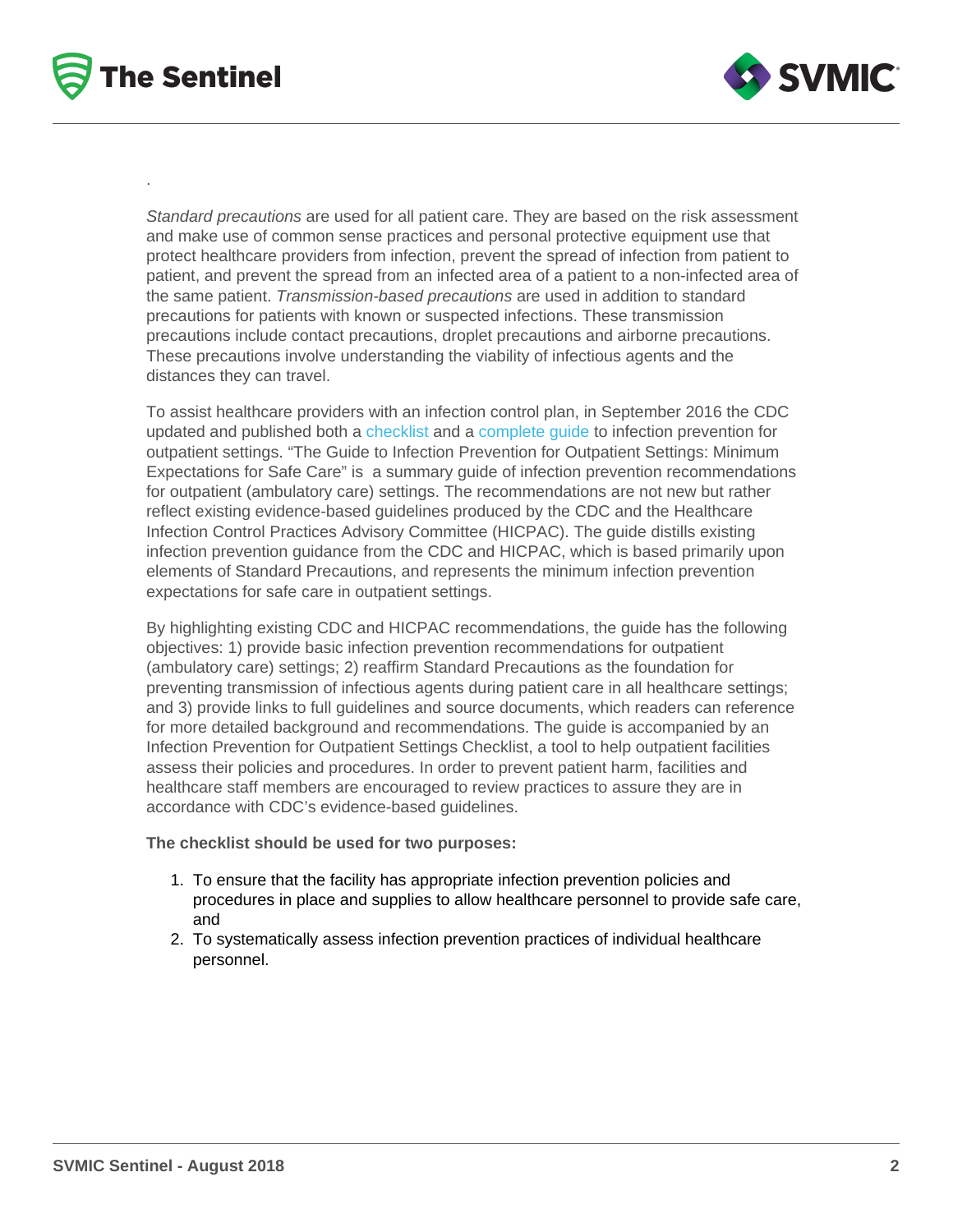Healthcare providers are encouraged to download the CDC guide and checklist and to consult the full guidelines (in the [Guidelines Library\)](https://www.cdc.gov/infectioncontrol/guidelines/index.html) for additional background, rationale, and evidence behind each recommendation. The Guidelines Library is categorized as follows:

- Basic Infection Prevention and Control
- Antibiotic Resistance
- Device-associated
- Procedure-associated
- Disease/Organism-specific
- Healthcare Worker Guidelines
- Setting-specific Guidelines

These are excellent tools designed to help healthcare providers implement Standard- and Transmission-Based Precautions to prevent infections in the ambulatory and outpatient settings.

Remember, it's important to protect the healthcare workers in your practice as well. The CDC has recommendations for [immunizations](https://www.cdc.gov/vaccines/adults/rec-vac/hcw.html), personal protective equipment (PPE), sharps safety and post exposure prophylaxis.

CDC publishes yearly reports to help each state better understand their progress and target areas that need assistance. These include interactive data maps for antibioticresistant healthcare associated infections, outpatient antibiotic prescription data and inpatient antibiotic stewardship data. CDC State-based HAI prevention success stories, data, reports and state specific resources are available [here](https://www.cdc.gov/hai/stateplans/state-hai-plans/tn.html).

For additional tools, training and education resources, visit the CDC's comprehensive Infection Control [website.](https://www.cdc.gov/infectioncontrol/)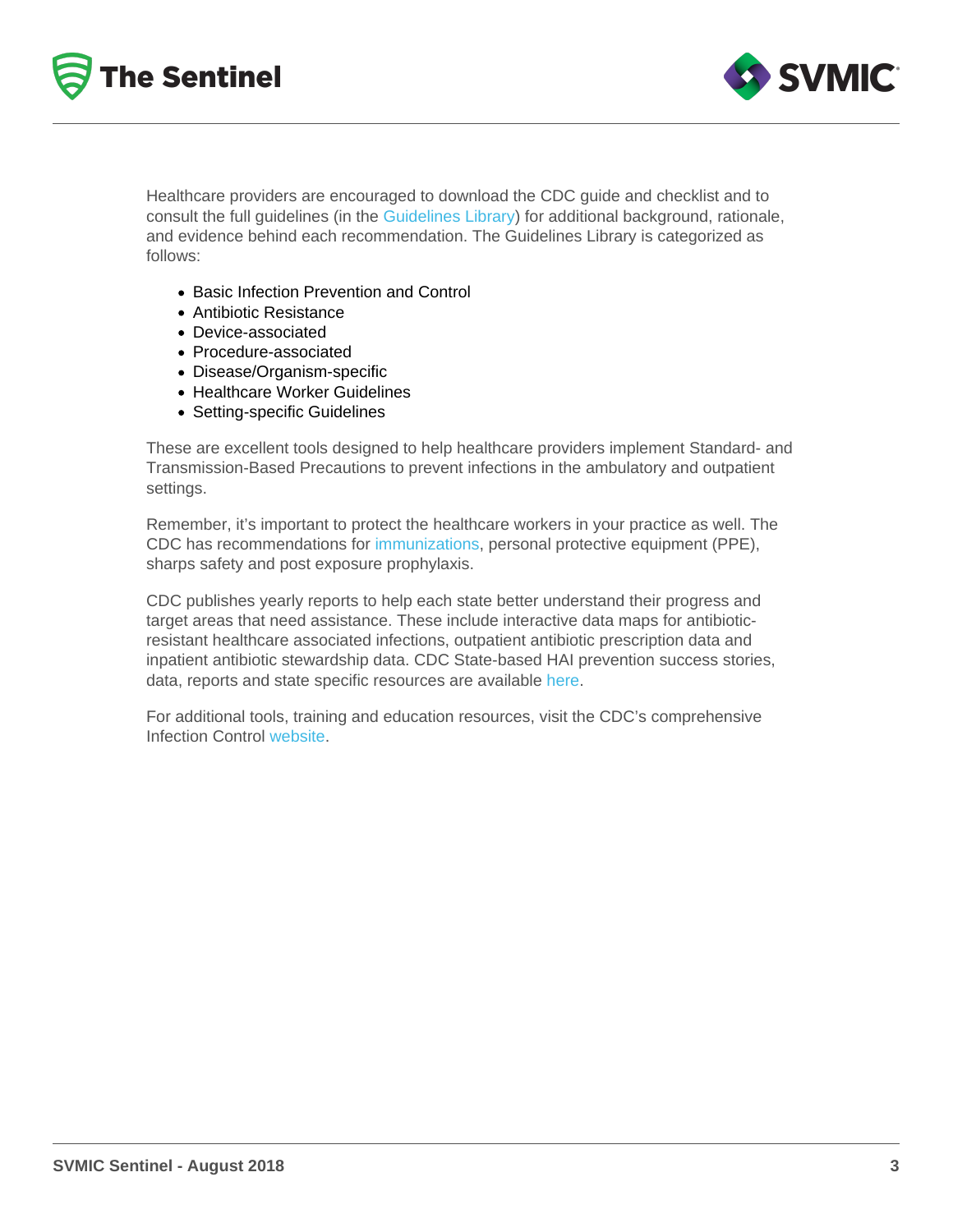



### Perception Can Be Everything

### **By Zynthia T. Howse, JD**

"It takes a lifetime to build a good reputation, but you can lose it in a minute." - Will Rogers

In general, physicians are widely respected. They are perceived as "healers" with good intentions. Physicians are members of society with remarkable abilities to help others. Statistics show that the general public regards physicians as the most trusted profession. Professionalism is a core competency for physicians. The journalist Alistair Cooke once stated that, "A professional is someone who can do his [her] best work when he [she] doesn't feel like it." Physicians have taken a vow under the Hippocratic Oath to give and do their best at all times.

Fortunately, this is why jurors usually believe and support physicians in a health care liability case. They want to believe that an individual who has dedicated his or her life to helping others has not caused intentional harm. People want to trust physicians. Physicians are expected to care and show compassion. Conversely, if and when a juror's perception is changed, there may be no turning back.

This case involved a 58-year old-female[1] who was admitted to the ICU due to shortness of breath, which required intubation. She was diagnosed with congestive heart failure, pneumonia, renal insufficiency, infection, and respiratory failure. Pulmonary medicine, cardiology, infectious disease, and nephrology were all consulted. The patient's condition began to deteriorate and her oxygen saturation level went down. It was believed that there might be a cuff leak. Neither the pulmonologist nor the respiratory therapist were readily available. The emergency room (ER) physician was contacted by the ICU nurse for assistance. The ER physician initially responded, "This is not my job." The pulmonologist was not on the premises but was able to persuade the ER physician to answer the call from ICU. The patient was then re-intubated and reported to be stable, but coded soon after. The patient was intubated again, but died within the hour.

The case proceeded to trial after unsuccessful negotiations to settle. As a constant in healthcare liability defense, the focus was on the medicine and expert support. There was strong expert support that the cause of death was unrelated to the endotracheal tube. In fact, defense experts opined that the patient was dying even before the ER physician became involved. This opinion was supported by the autopsy report, which identified the cause of death as pulmonary edema and heart failure.

However, one of the most important factors in any medical malpractice case is the defendant physician and how he/she is perceived and received by the jury. In the case at hand, an ICU nurse contacted the ER physician and asked for assistance. Ultimately, the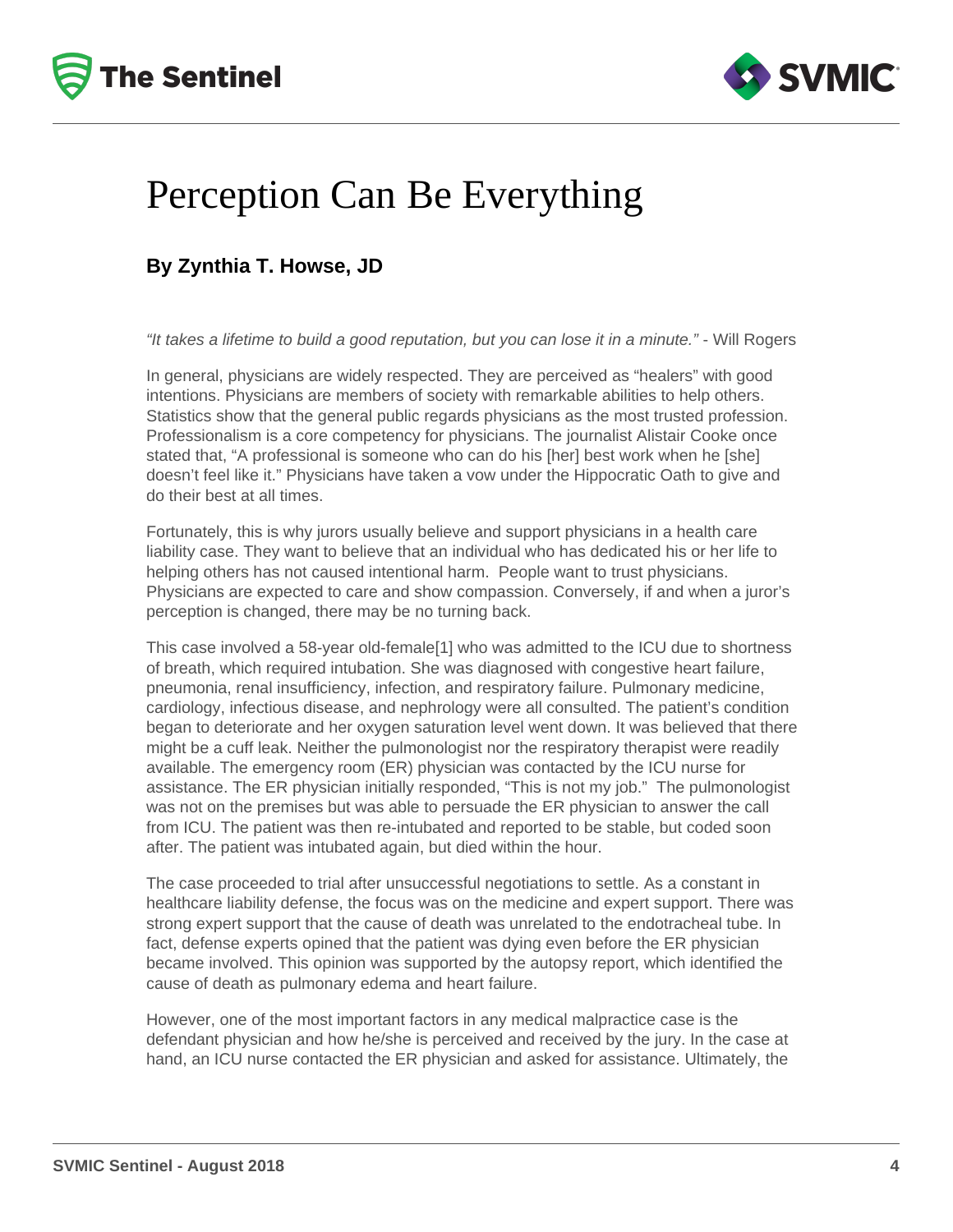



ER physician did eventually respond. The trial proof, supported by experts, demonstrated that there was no damage caused by any delay in the intubation of the patient and proved that the endotracheal tube was in the proper position. The ER physician in his clinical judgment, knowing this was not a "code" or emergent event and knowing the hospital policy for when an ER physician is to respond to the ICU, did not believe he should have been a "first responder" to the call. However, his initial response of "That is not my job" created a tense interaction between him and the ICU nurse, which was evident through the documentation in the medical record and in the nurse's deposition and trial testimony.

Not surprisingly, some of the jurors were unable to put the ER physician's comment aside, and several jurors were against the physician from the outset. When polled, some jurors adopted the defense case theory to the effect that the endotracheal tube was not the cause of death but were still not supportive of the physician. Others did not even consider the position of the endotracheal tube – they were hostile toward the ER physician primarily due to his comment. The statement painted the ER physician in a very unflattering light and the jurors believed that anyone who would make this statement lacked compassion and the ability to practice medicine, which is the antithesis of the Hippocratic Oath. They perceived the ER physician in a manner that did not represent the true or expected qualities of a physician. Despite the "defensible medicine" and expert proof, the unfortunate statement, "That is not my job" became a hurdle (negative perception) that the defense could not overcome. This case was settled during trial.

A physician must build trust with patients and with his/her healthcare team, and must remember that the patient is the "purpose" of their work and not an interruption. Trust is the foundation of any relationship and certainly the core foundation of service in healthcare. Trust promotes healthy interactions and cooperation among healthcare providers, which fosters efficient and effective healthcare and improves the patient's experience. Trust builds a team, and a strong team is essential to success. It can reduce inter-professional conflict between nurses, physicians and other healthcare providers. In the event of a less-than-optimum outcome or emergent situation, the team players who respect each other are more supportive of each other and less likely to focus on anyone's shortcomings. In today's age of social media, it is more important than ever to stand firm in professionalism. Physicians should be steadfast in their resolve to remind society of the heroic efforts they make each day and not give reason for pause. If confronted with the unpleasant experience of a healthcare liability suit, a person's perception of you may be more important than ever imagined.

"How you act is who you want to be. How you react is who you are." - G. Mead

[1] Names and identifying details have been changed for confidentiality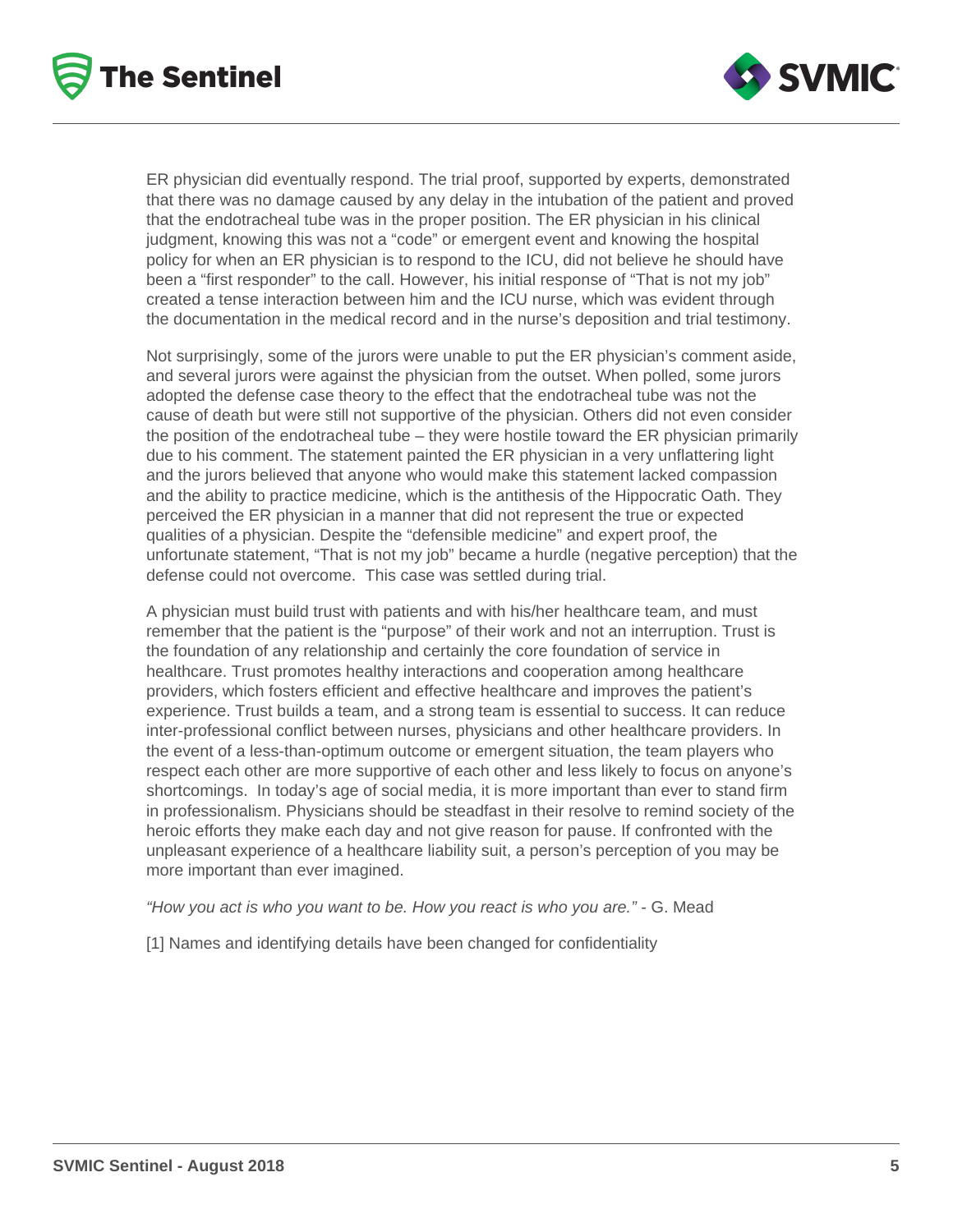# Government Releases Medicare Proposed Rule for 2019

#### By Elizabeth Woodcock, MBA, FACMPE, CPC

Choosing the appropriate level of an evaluation and management (E/M) codes is a daily occurrence for providers, but it's no easy task. The "correct" code for an E/M is dictated by two guiding principles – the [1995](https://www.cms.gov/Outreach-and-Education/Medicare-Learning-Network-MLN/MLNEdWebGuide/Downloads/95Docguidelines.pdf) and the [1997](https://www.cms.gov/Outreach-and-Education/Medicare-Learning-Network-MLN/MLNEdWebGuide/Downloads/97Docguidelines.pdf) Documentation Guidelines; providers must select one or the other. Both have spawned a multitude of reference tables, grids, and other "cheat" sheets to confirm that the elements of the encounter are performed in compliance with the guidelines.

In 2017, the Centers for Medicare and Medicaid Services (CMS) announced that they would launch a study of the challenges related to E/M documentation; the results were released last month in the [CY 2019 Physician Fee Schedule Proposed Rule.](https://www.cms.gov/Medicare/Medicare-Fee-for-Service-Payment/PhysicianFeeSched/PFS-Federal-Regulation-Notices-Items/CMS-1693-P.html)

Declaring that the existing 10 codes for new and established patient visits are "outdated," CMS proposed a single, blended rate for 99202 through 99205 and another one for 99212 through 99215. The collapsed established patient code would be reimbursed at the national rate of \$93, while the new patient rate would be \$135. While the concept is arguably a good one, the proposed rates may give providers pause. (See table below).

Image not found or type unknown

In addition to the proposed rates, CMS recommends a softening of requirements related to key elements of the code to include the fact that providers would not be obliged to rerecord the history and physical, or the chief complaint. Instead, the provider could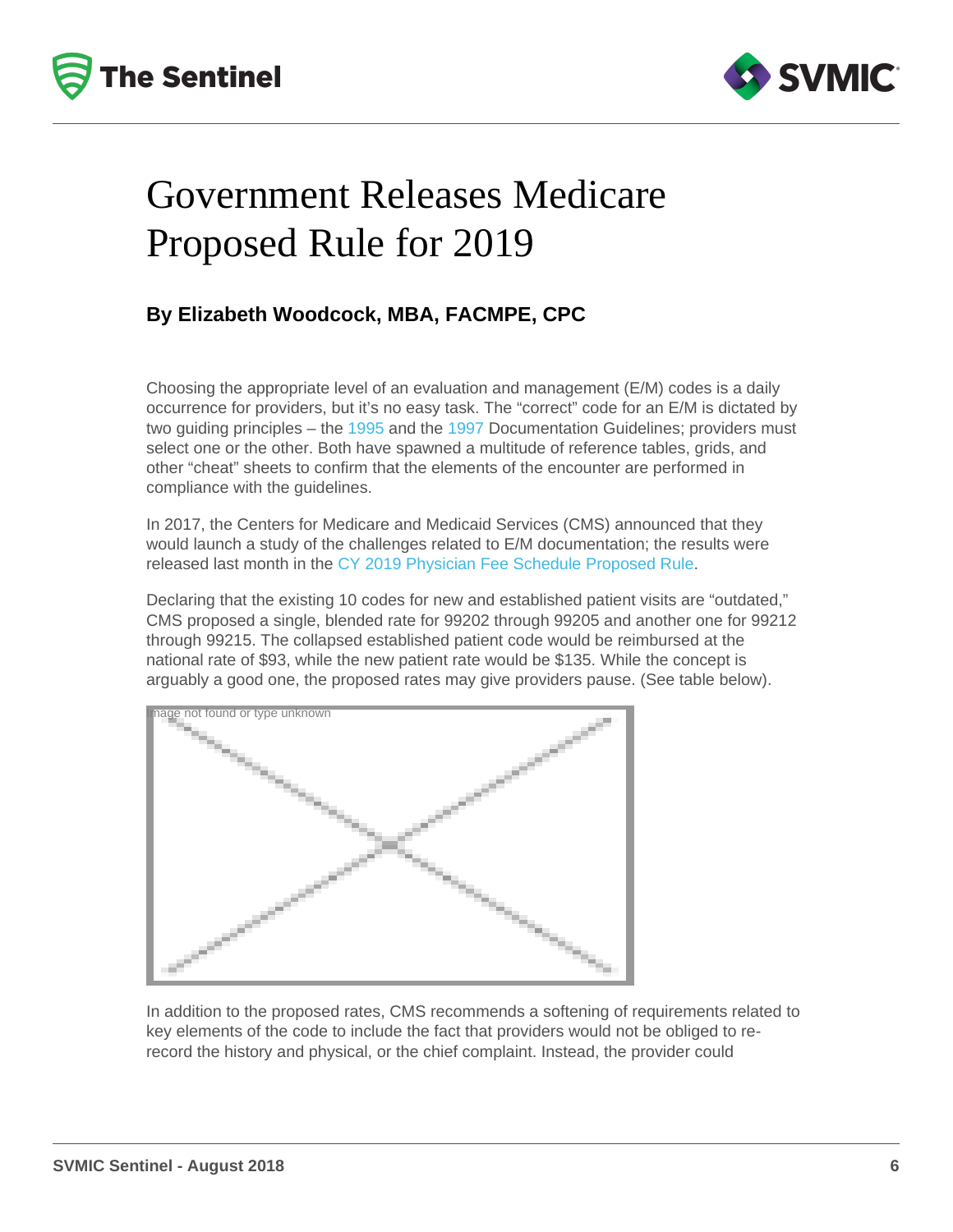document that he or she reviewed, updated and verified the information, thus changing the focus on documenting that which has changed.

Providers are permitted to continue to use the 1995 or 1997 guidelines, but could instead select only medical decision making or the time spent face-to-face with the patient to support the choice of the appropriate code. This is in addition to documentation that would justify the medical necessity of the visit. The framework for the new plan would be a minimum documentation standard where providers would need only to document the information to support a level two E/M visit.

In the [fact sheet issued with the proposal](https://www.cms.gov/Newsroom/MediaReleaseDatabase/Fact-sheets/2018-Fact-sheets-items/2018-07-12-2.html), CMS summarizes: "Practitioners could choose to document additional information for clinical, legal, operational or other purposes, and we anticipate that for those reasons, they would continue generally to document medical record information consistent with the level of care furnished. However, we would only require documentation to support the medical necessity of the visit and associated with the current level 2 CPT visit code."

In addition to these "blended" codes, CMS recommends:

- A multiple procedure adjustment of 50 percent to the lowest value service that is furnished on the same day as a separately identifiable E/M.
- An add-on CPT code for use with primary care office visits, offering an additional ~\$5; the code proposed is GPC1X, "visit complexity inherent to evaluation and management associated with primary medical care services."
- A similar add-on code with a proposed ~\$9 in reimbursement for office visits performed by certain specialties; the code GCG0X could be used for " visit complexity inherent to evaluation and management associated with Allergy/Immunology, Cardiology, Endocrinology, Hematology/Oncology, Interventional Pain Management-Centered Care, Neurology, Obstetrics/Gynecology, Otolaryngology, Rheumatology, or Urology."
- An add-on code applicable for a 30-minute prolonged E/M visit.
- Removal of the requirement to justify the medical necessity of a home visit in lieu of an office visit.
- Elimination of the policy that prevents payment for same-day E/M visits by multiple providers in the same specialty within a group practice.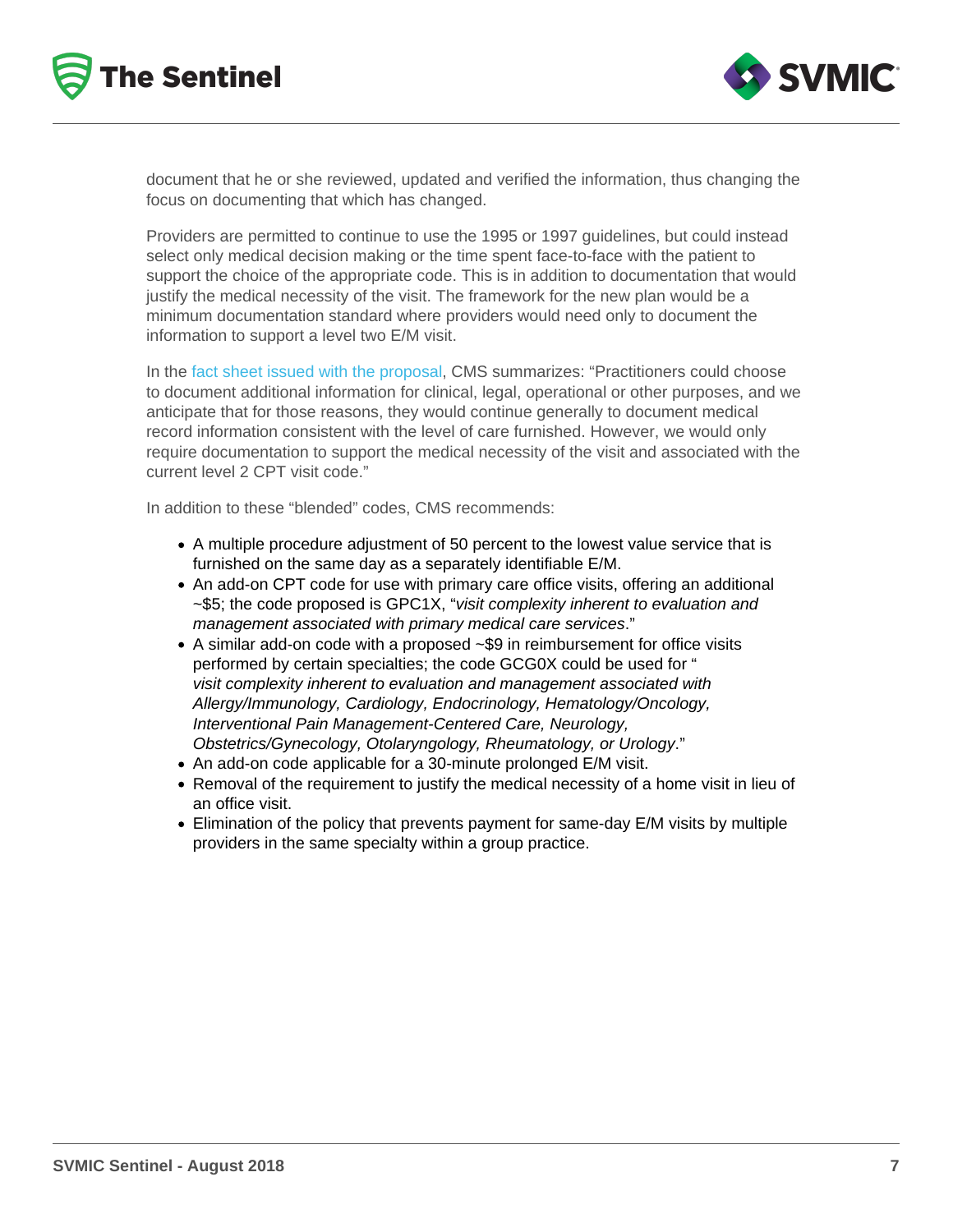Virtual care was also in the spotlight in CMS' proposal, with the federal agency recommending payment to providers for "brief, non-face-to-face assessment via communication technology," as well as "evaluation of patient-submitted photos or recorded video." [CMS elaborates](https://www.cms.gov/Newsroom/MediaReleaseDatabase/Fact-sheets/2018-Fact-sheets-items/2018-07-12-2.html) that the photos or recorded video can be "conducted via prerecorded 'store and forward' video or image technology to assess whether a visit is needed." The proposed CPT codes are GVCI1 and GRAS1, respectively. CMS is also recommending separate payment for "Chronic Care Remote Physiologic Monitoring" and "Interprofessional Internet Consultation."

For more information on the E/M and virtual care proposal, [CMS provides a quick](https://www.cms.gov/Medicare/Medicare-Fee-for-Service-Payment/PhysicianFeeSched/Downloads/CY2019-PFS-NPRM-Doc-Requirements-and-Payment-E-M-Visits-and-Advancing-Virtual-Care.pdf)  [reference guide](https://www.cms.gov/Medicare/Medicare-Fee-for-Service-Payment/PhysicianFeeSched/Downloads/CY2019-PFS-NPRM-Doc-Requirements-and-Payment-E-M-Visits-and-Advancing-Virtual-Care.pdf) to these changes.

Although E/M documentation changes and virtual care were in the spotlight, the CY 2019 Physician Fee Schedule Proposed Rule incorporated many other recommendations, to include:

- Reducing the quality measure set for the Medicare Shared Savings Program's Accountable Care Organizations from 31 to 24;
- Dropping the drug payment add-on to three percent for wholesale acquisition costs (WAC)-based payments for new Part B drugs, instead of the current six percent;
- Eliminating the functional status reporting requirements for outpatient therapy; and
- Softening the requirement related to the "personal supervision" requirement for radiology technicians.

Not surprisingly, CMS is also proposing more changes to the Quality Payment Program, declaring a need to overhaul the "promoting interoperability" criteria. (This is CMS' new name for the "meaningful use" standards, which was subsequently named "advancing care information"; these have been replaced by the term "promoting interoperability.")

At present, these proposals are simply on the table for consideration. CMS will release the "final" word for 2019 in early November. Once the government's finalized plan is in place, we will report on it in The Sentinel.

For a full text of the 665-page proposed rule, click [here](https://www.federalregister.gov/documents/2018/07/27/2018-14985/medicare-program-revisions-to-payment-policies-under-the-physician-fee-schedule-and-other-revisions).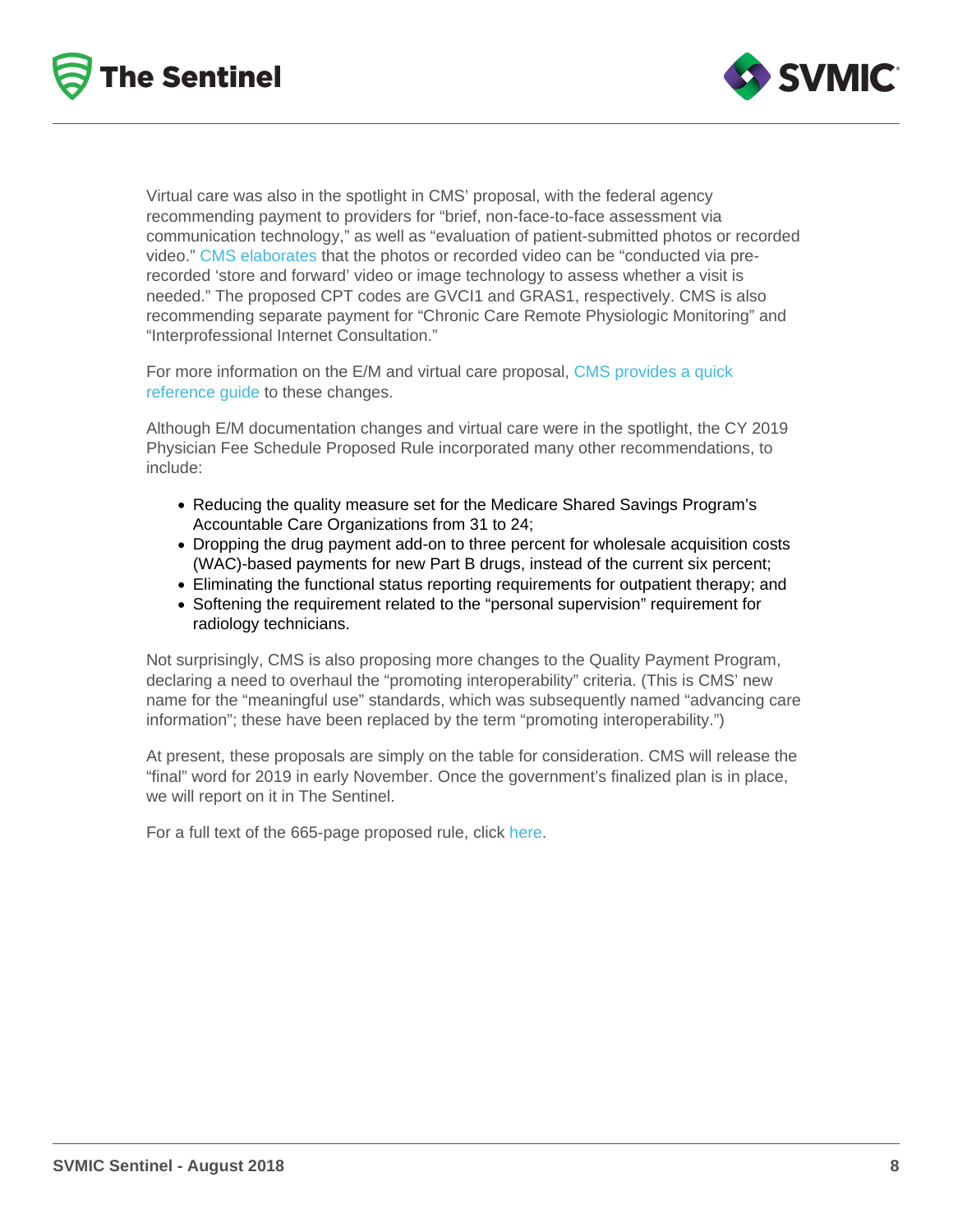



# Best Practices for Handling Missed Appointments

#### **By Julie Loomis, RN, JD**

Medical practices are often challenged with how to handle a missed appointment during which follow-up care or treatment was to be provided. It is important that the practice have a procedure to ensure that no-shows and cancellations are communicated to the treating provider and any actions taken are documented in the medical record.

Depending on the patient's diagnosis and/or reason for the appointment, the treating provider may instruct an assigned staff member to follow-up missed appointments either verbally or by way of a "missed appointment letter." Generally, the efforts required to contact the patient are commensurate with the patient's medical condition and potential consequences of missed treatment.

When notifying the treating provider of a missed appointment, staff should include the reason for the visit. Depending on the patient's diagnosis and/or reason for the appointment, the treating provider may instruct that the patient be contacted and informed of the need for the appointment to be rescheduled and kept. Instructions should include the time frame (e.g., "call patient to reschedule, should be seen within 7-10 days").

**If a patient is at minimal risk** (e.g. a well checkup), no action may be required or a single phone call or letter outlining the consequences of failure to receive needed treatment in a timely manner may be sufficient. It may be necessary to warn the patient of possible discharge from the medical practice for repeated missed appointments.

**For patients at moderate risk,** such as those who need ongoing monitoring or treatment, a more concerted effort may be required. Usually two documented phone calls and a certified letter outlining the consequences of failure to receive needed treatment in a timely manner should be adequate.

**If the missed appointment is for the purpose of notifying the patient of abnormal test results requiring further treatment**, failure to follow-up on a missed appointment could lead to a delay in diagnosis if the patient is not notified and treatment does not ensue. Generally, the reasonableness of the follow-up effort will depend on the clinical importance of the test results, the severity of the patient's medical condition and the risk associated with failing to notify the patient of the results.

All efforts to educate the patient and complete the follow-up should always be documented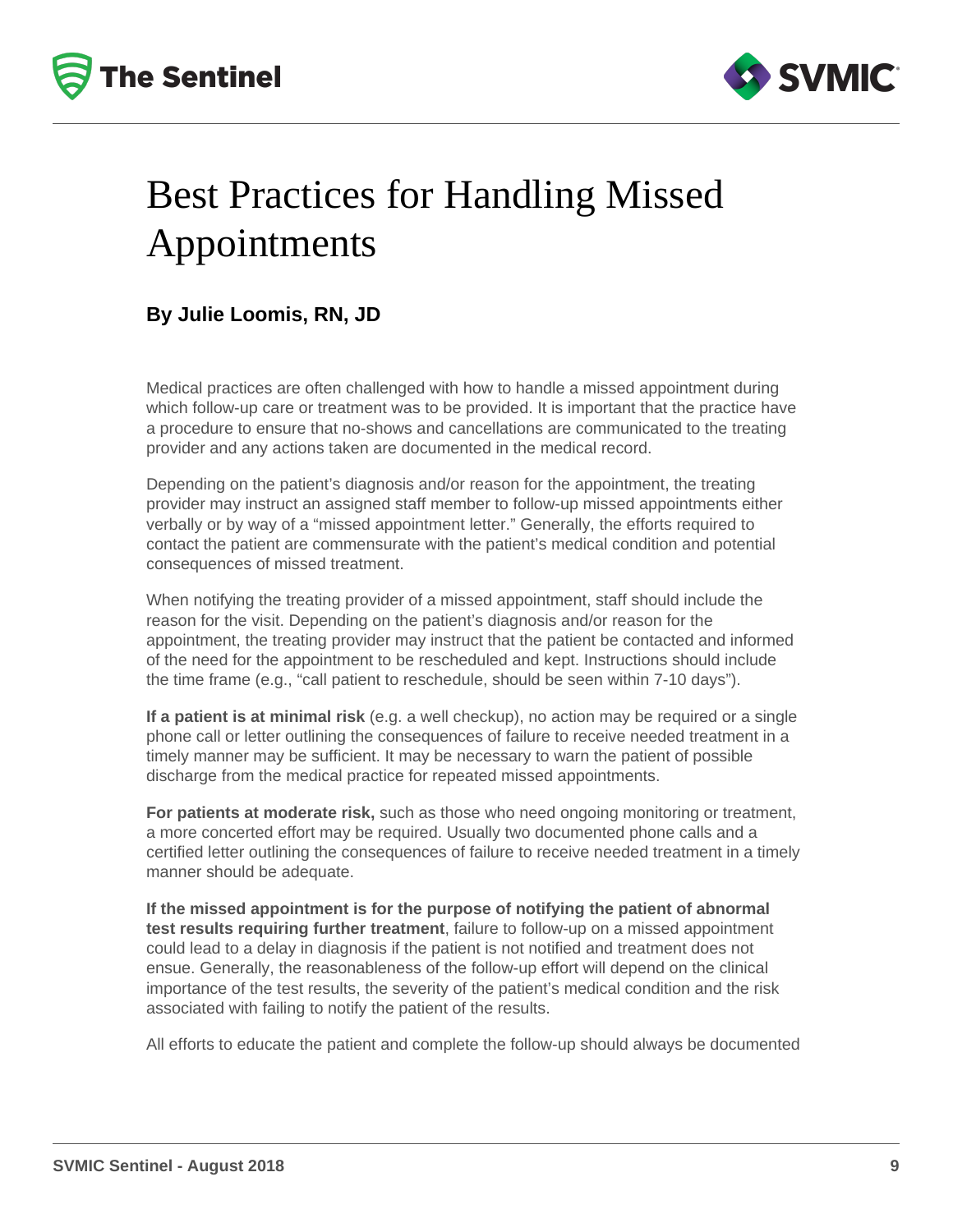



in the medical record. If letters are sent, they should be in clear, reader-friendly language at a fourth grade reading level in order to be understandable and in compliance with Limited-English Proficiency Guidelines. If the letter is returned undeliverable, verify that the address corresponds with the address given by the patient and if the post office provides a new address, resend the letter to the new address and note this in the medical record. If a letter is returned because delivery was refused by the patient, resend the letter to the same address using first class regular mail.

As with all patient communication, staff should document the date and time of the call or place a copy of the missed appointment letter in the patient's medical record.

If a patient repeatedly does not return to the office, after appropriate contact attempts have been made, the treating provider may take steps to discharge the patient from the medical practice. Please consult an SVMIC claims attorney for assistance by calling 800-342-2239 or 615-377-1999.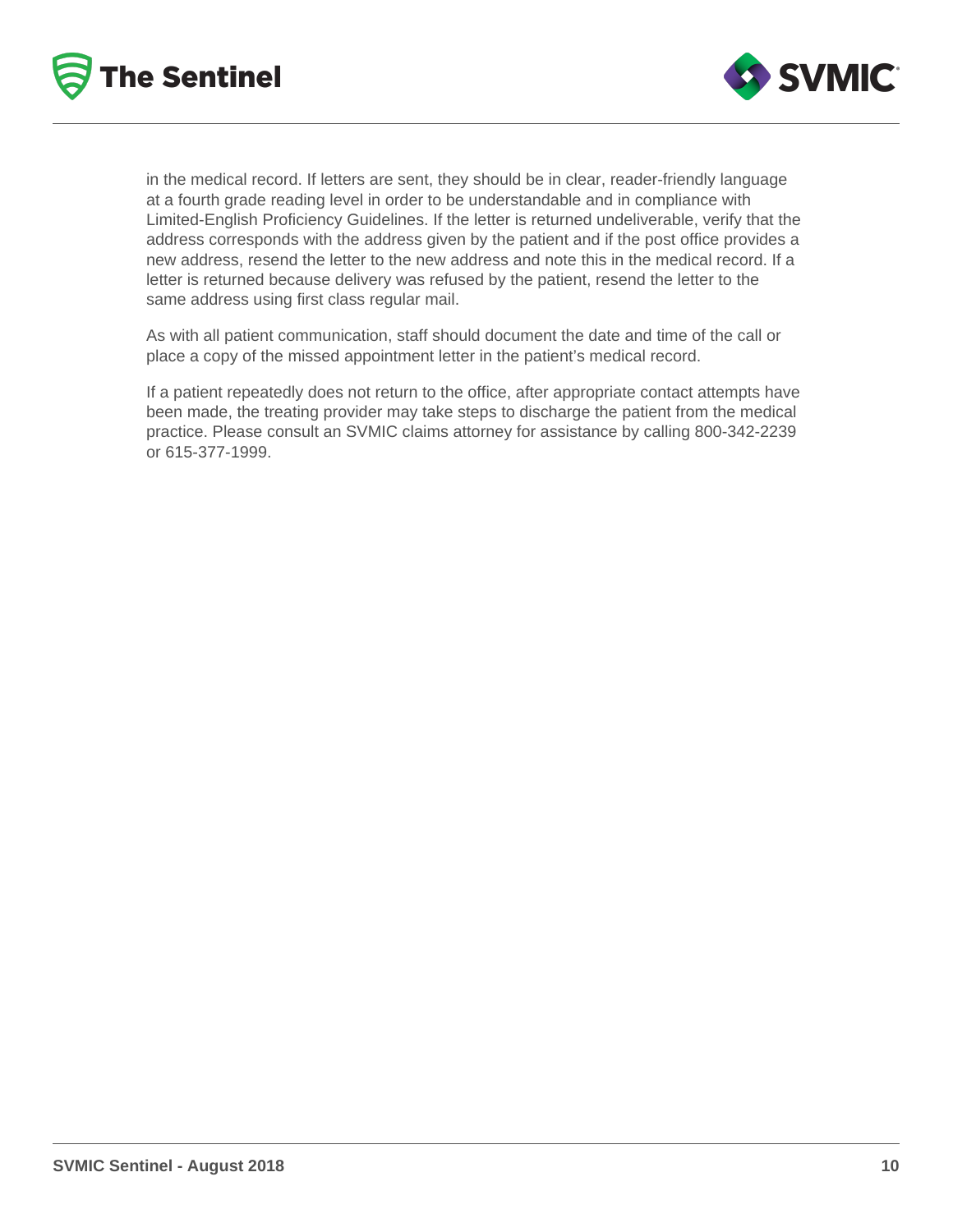# The Mutual Value Plan is Here: Have You Opted In?

By

SVMIC is excited to launch the Mutual Value Plan® (MVP), [a program designed to reward](/loyalty)  [and thank our doctors for their long-term commitment to SVMIC](/loyalty).

The MVP is a new benefit for our insured doctors, created to allow the company to set aside funds over time which are then paid to policyholders upon retirement. Generally speaking, all individually insured SVMIC physicians with an active professional liability policy are eligible to participate in the MVP (be sure to read the Terms and Conditions for full eligibility specifics). Policyholders may be full-time or part-time and must individually opt-in to the plan.

Here's how it works – when you enroll in MVP, we'll fund your account with roughly a year's premium. Accounts will be funded, and initial allocations will be posted to the MVP account on the last day of the calendar quarter of enrollment. The accounts will grow by future quarterly allocations, determined annually by SVMIC's Board of Directors. As long as a policyholder continues to meet eligibility requirements, the account will continue to grow. Account balances will be available via the SVMIC website. Distribution will be paid in a lump sum check to the retired policyholder or his/her estate.

In order to receive a full distribution, a policyholder must have been in the MVP for at least five continuous years, and have permanently ceased the practice of medicine as a result of retirement, permanent disability, or death. Policyholders who have not been enrolled in the MVP for at least five years may have their distributions pro-rated. In the case of retirement, the policyholder must be at least 50 years of age in order to receive a distribution. Policyholders who leave SVMIC for any other reason will forefeit their account balance. The MVP is fully funded by SVMIC. There is no cost to policyholders.

In order to enroll, make sure you have an active email address and head over to [www.svmic.com/mvp](http://www.svmic.com/mvp). If you have any questions, please email us at [ContactSVMIC@svmic.com](mailto:ContactSVMIC@svmic.com) or call 800.342.2239